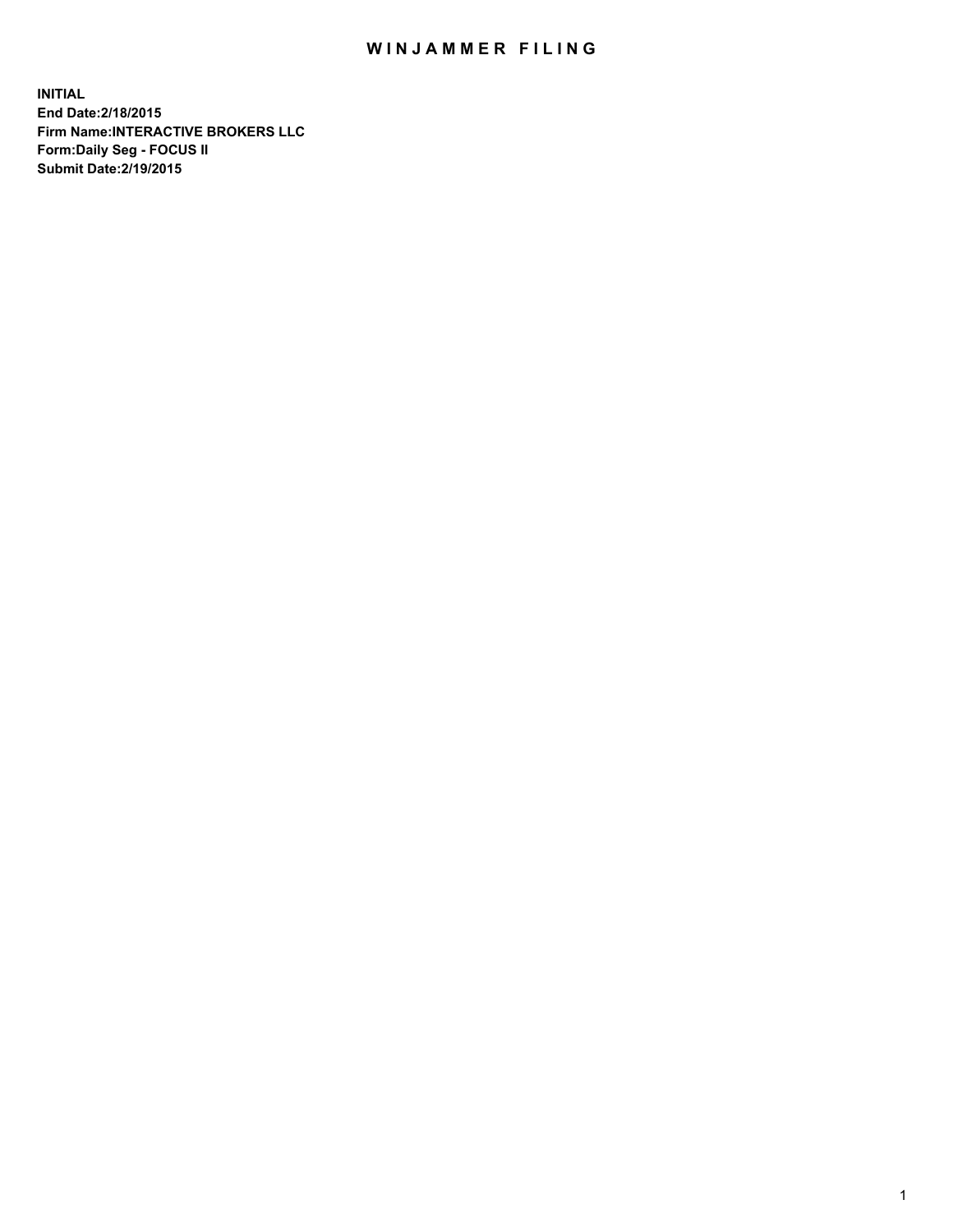## **INITIAL End Date:2/18/2015 Firm Name:INTERACTIVE BROKERS LLC Form:Daily Seg - FOCUS II Submit Date:2/19/2015 Daily Segregation - Cover Page**

| Name of Company<br><b>Contact Name</b><br><b>Contact Phone Number</b><br><b>Contact Email Address</b>                                                                                                                                                                                                                          | <b>INTERACTIVE BROKERS LLC</b><br><b>Michael Ellman</b><br>203-422-8926<br>mellman@interactivebrokers.co<br>$m$ |
|--------------------------------------------------------------------------------------------------------------------------------------------------------------------------------------------------------------------------------------------------------------------------------------------------------------------------------|-----------------------------------------------------------------------------------------------------------------|
| FCM's Customer Segregated Funds Residual Interest Target (choose one):<br>a. Minimum dollar amount: ; or<br>b. Minimum percentage of customer segregated funds required:% ; or<br>c. Dollar amount range between: and; or<br>d. Percentage range of customer segregated funds required between:% and%.                         | $\overline{\mathbf{0}}$<br>0<br>155,000,000 245,000,000<br>0 <sub>0</sub>                                       |
| FCM's Customer Secured Amount Funds Residual Interest Target (choose one):<br>a. Minimum dollar amount: ; or<br>b. Minimum percentage of customer secured funds required:% ; or<br>c. Dollar amount range between: and; or<br>d. Percentage range of customer secured funds required between:% and%.                           | $\overline{\mathbf{0}}$<br>0<br>80,000,000 120,000,000<br>0 <sub>0</sub>                                        |
| FCM's Cleared Swaps Customer Collateral Residual Interest Target (choose one):<br>a. Minimum dollar amount: ; or<br>b. Minimum percentage of cleared swaps customer collateral required:% ; or<br>c. Dollar amount range between: and; or<br>d. Percentage range of cleared swaps customer collateral required between:% and%. | $\overline{\mathbf{0}}$<br>$\underline{\mathbf{0}}$<br>0 <sub>0</sub><br>0 <sub>0</sub>                         |
| Current ANC:on<br><b>Broker Dealer Minimum</b><br>Debit/Deficit - CustomersCurrent AmountGross Amount<br>Domestic Debit/Deficit                                                                                                                                                                                                | 2,378,358,990 18-FEB-2015<br>271, 167, 794<br>3,020,417                                                         |
| Foreign Debit/Deficit<br>Debit/Deficit - Non CustomersCurrent AmountGross Amount<br>Domestic Debit/Deficit<br>Foreign Debit/Deficit<br>Proprietary Profit/Loss<br>Domestic Profit/Loss                                                                                                                                         | 5,188,1760<br>0 <sub>0</sub><br>0 <sub>0</sub><br>$\overline{\mathbf{0}}$                                       |
| Foreign Profit/Loss<br>Proprietary Open Trade Equity<br>Domestic OTE<br>Foreign OTE<br><b>SPAN</b><br><b>Customer SPAN Calculation</b>                                                                                                                                                                                         | $\overline{\mathbf{0}}$<br>$\underline{\mathbf{0}}$<br><u>0</u><br>1,153,208,596                                |
| Non-Customer SPAN Calcualation<br>Proprietary Capital Charges<br>Minimum Dollar Amount Requirement<br>Other NFA Dollar Amount Requirement                                                                                                                                                                                      | 18,965,200<br><u>0</u><br>20,000,000 [7465]<br>21,998,462 [7475]                                                |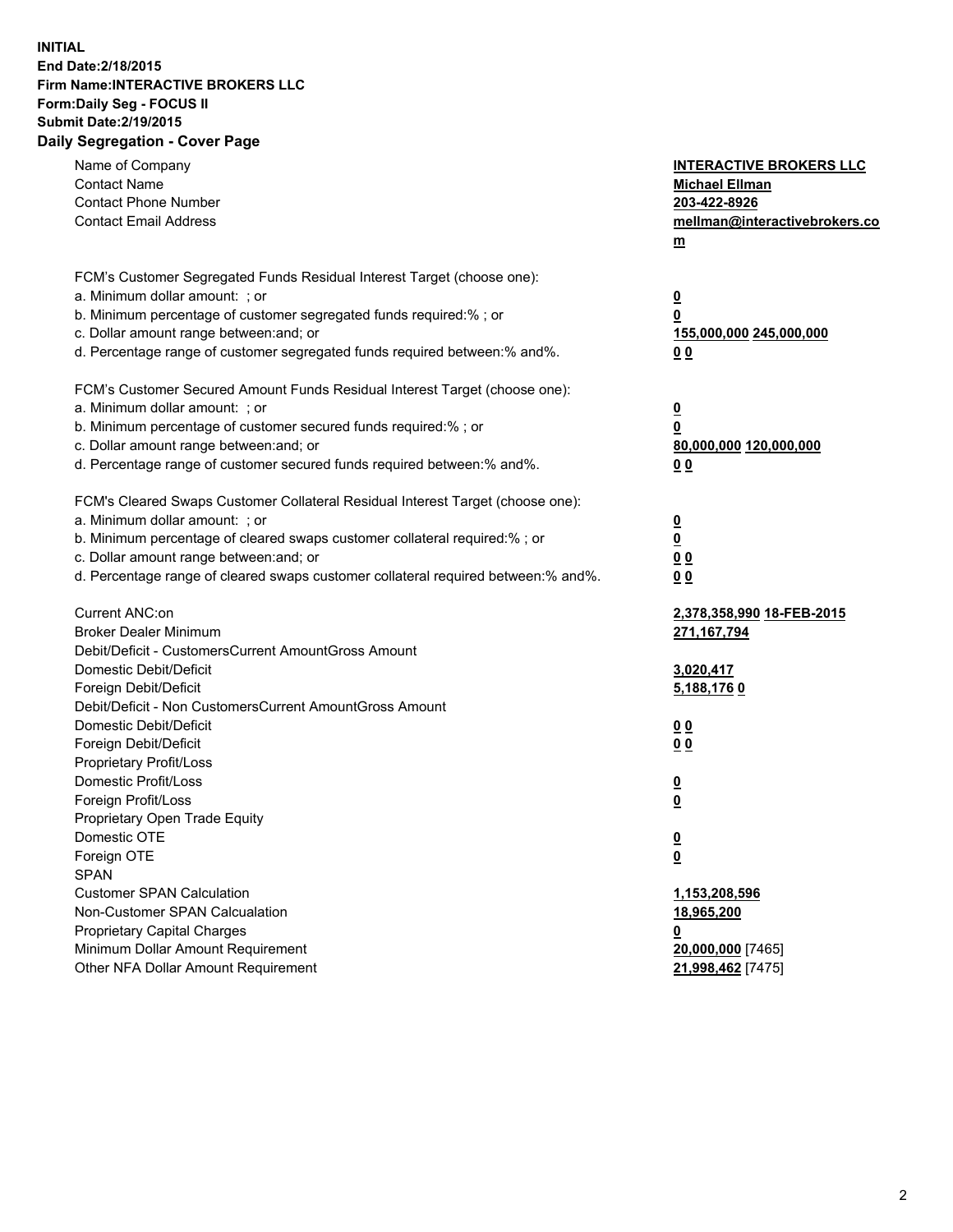## **INITIAL End Date:2/18/2015 Firm Name:INTERACTIVE BROKERS LLC Form:Daily Seg - FOCUS II Submit Date:2/19/2015 Daily Segregation - Secured Amounts**

| Daily Jegiegation - Jeculed Aniounts                                                        |                                                                                    |
|---------------------------------------------------------------------------------------------|------------------------------------------------------------------------------------|
| Foreign Futures and Foreign Options Secured Amounts                                         |                                                                                    |
| Amount required to be set aside pursuant to law, rule or regulation of a foreign            | $0$ [7305]                                                                         |
| government or a rule of a self-regulatory organization authorized thereunder                |                                                                                    |
| Net ledger balance - Foreign Futures and Foreign Option Trading - All Customers             |                                                                                    |
| A. Cash                                                                                     | 375,983,701 [7315]                                                                 |
| B. Securities (at market)                                                                   | $0$ [7317]                                                                         |
| Net unrealized profit (loss) in open futures contracts traded on a foreign board of trade   | 27,618,865 [7325]                                                                  |
| Exchange traded options                                                                     |                                                                                    |
| a. Market value of open option contracts purchased on a foreign board of trade              | 90,344 [7335]                                                                      |
| b. Market value of open contracts granted (sold) on a foreign board of trade                | $-26,714$ [7337]                                                                   |
| Net equity (deficit) (add lines 1.2. and 3.)                                                | 403,666,196 [7345]                                                                 |
| Account liquidating to a deficit and account with a debit balances - gross amount           | <b>5,188,176</b> [7351]                                                            |
| Less: amount offset by customer owned securities                                            | 0 [7352] 5,188,176 [7354]                                                          |
| Amount required to be set aside as the secured amount - Net Liquidating Equity              | 408,854,372 [7355]                                                                 |
| Method (add lines 4 and 5)                                                                  |                                                                                    |
| Greater of amount required to be set aside pursuant to foreign jurisdiction (above) or line | 408,854,372 [7360]                                                                 |
| 6.                                                                                          |                                                                                    |
| FUNDS DEPOSITED IN SEPARATE REGULATION 30.7 ACCOUNTS                                        |                                                                                    |
| Cash in banks                                                                               |                                                                                    |
| A. Banks located in the United States                                                       | 397, 183, 657 [7500]                                                               |
| B. Other banks qualified under Regulation 30.7                                              | 0 [7520] 397,183,657 [7530]                                                        |
| Securities                                                                                  |                                                                                    |
| A. In safekeeping with banks located in the United States                                   | $0$ [7540]                                                                         |
| B. In safekeeping with other banks qualified under Regulation 30.7                          | 0 [7560] 0 [7570]                                                                  |
| Equities with registered futures commission merchants                                       |                                                                                    |
| A. Cash                                                                                     | $0$ [7580]                                                                         |
| <b>B.</b> Securities                                                                        | $0$ [7590]                                                                         |
| C. Unrealized gain (loss) on open futures contracts                                         | $0$ [7600]                                                                         |
| D. Value of long option contracts                                                           | $0$ [7610]                                                                         |
| E. Value of short option contracts                                                          | 0 [7615] 0 [7620]                                                                  |
| Amounts held by clearing organizations of foreign boards of trade                           |                                                                                    |
| A. Cash                                                                                     | $0$ [7640]                                                                         |
| <b>B.</b> Securities                                                                        | $0$ [7650]                                                                         |
| C. Amount due to (from) clearing organization - daily variation                             | $0$ [7660]                                                                         |
| D. Value of long option contracts                                                           | $0$ [7670]                                                                         |
| E. Value of short option contracts                                                          | 0 [7675] 0 [7680]                                                                  |
| Amounts held by members of foreign boards of trade                                          |                                                                                    |
| A. Cash                                                                                     | 103,369,755 [7700]                                                                 |
| <b>B.</b> Securities                                                                        | $0$ [7710]                                                                         |
| C. Unrealized gain (loss) on open futures contracts                                         | 15,062,165 [7720]                                                                  |
| D. Value of long option contracts                                                           | 90,346 [7730]                                                                      |
| E. Value of short option contracts                                                          | -26,714 [7735] 118,495,552 [7740]                                                  |
| Amounts with other depositories designated by a foreign board of trade                      | $0$ [7760]                                                                         |
| Segregated funds on hand                                                                    | $0$ [7765]                                                                         |
| Total funds in separate section 30.7 accounts                                               | 515,679,209 [7770]                                                                 |
| Excess (deficiency) Set Aside for Secured Amount (subtract line 7 Secured Statement         | 106,824,837 [7380]                                                                 |
| Page 1 from Line 8)                                                                         |                                                                                    |
| Management Target Amount for Excess funds in separate section 30.7 accounts                 | 80,000,000 [7780]                                                                  |
|                                                                                             | 26,824,837 [7785]                                                                  |
|                                                                                             | Excess (deficiency) funds in separate 30.7 accounts over (under) Management Target |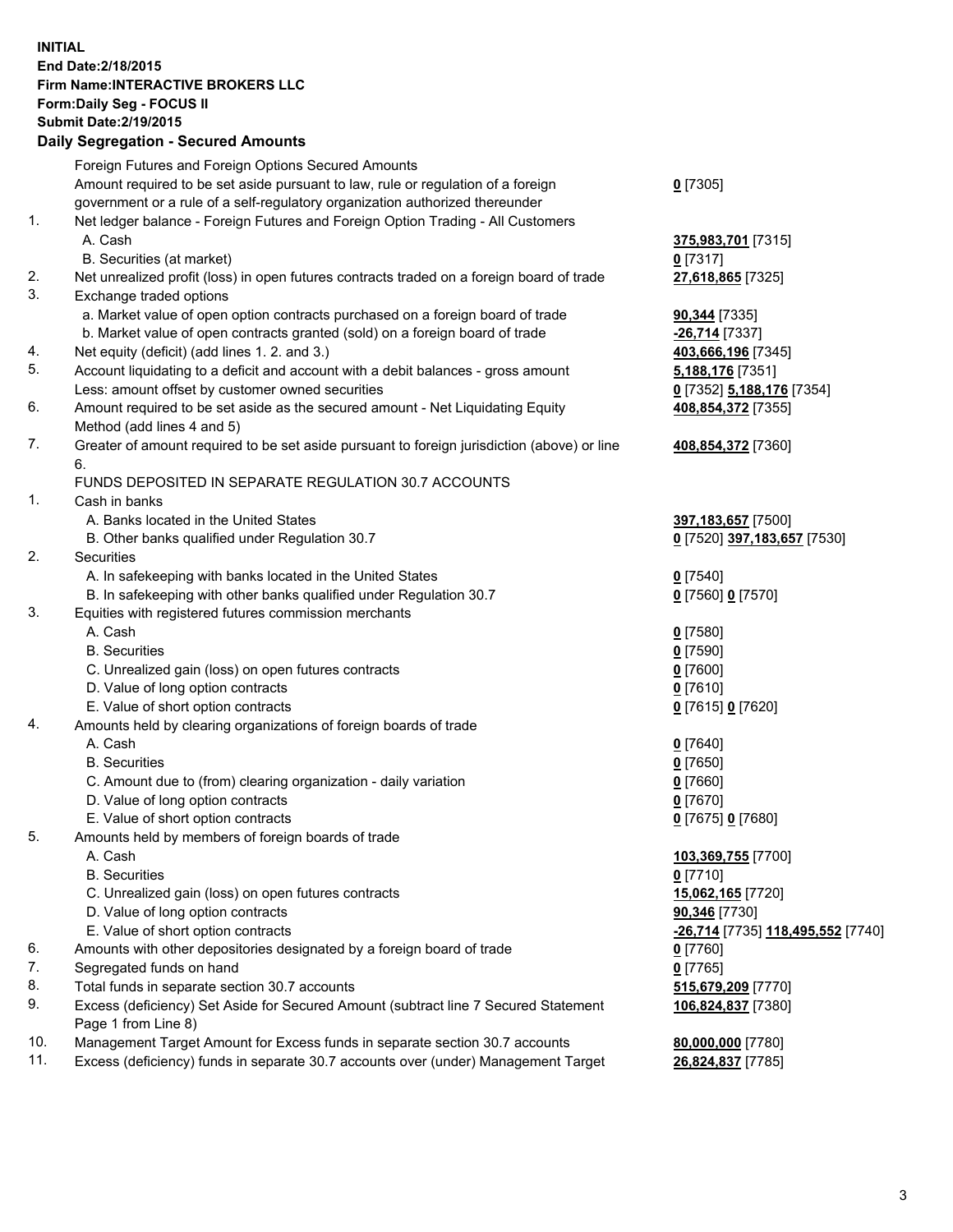**INITIAL End Date:2/18/2015 Firm Name:INTERACTIVE BROKERS LLC Form:Daily Seg - FOCUS II Submit Date:2/19/2015 Daily Segregation - Segregation Statement** SEGREGATION REQUIREMENTS(Section 4d(2) of the CEAct) 1. Net ledger balance A. Cash **2,519,751,590** [7010] B. Securities (at market) **0** [7020] 2. Net unrealized profit (loss) in open futures contracts traded on a contract market **-32,085,919** [7030] 3. Exchange traded options A. Add market value of open option contracts purchased on a contract market **99,605,134** [7032] B. Deduct market value of open option contracts granted (sold) on a contract market **-167,391,959** [7033] 4. Net equity (deficit) (add lines 1, 2 and 3) **2,419,878,846** [7040] 5. Accounts liquidating to a deficit and accounts with debit balances - gross amount **3,020,417** [7045] Less: amount offset by customer securities **0** [7047] **3,020,417** [7050] 6. Amount required to be segregated (add lines 4 and 5) **2,422,899,263** [7060] FUNDS IN SEGREGATED ACCOUNTS 7. Deposited in segregated funds bank accounts A. Cash **393,176,042** [7070] B. Securities representing investments of customers' funds (at market) **1,263,253,933** [7080] C. Securities held for particular customers or option customers in lieu of cash (at market) **0** [7090] 8. Margins on deposit with derivatives clearing organizations of contract markets A. Cash **13,050,044** [7100] B. Securities representing investments of customers' funds (at market) **100,045,220** [7110] C. Securities held for particular customers or option customers in lieu of cash (at market) **0** [7120] 9. Net settlement from (to) derivatives clearing organizations of contract markets **3,448,250** [7130] 10. Exchange traded options A. Value of open long option contracts **1,329,588** [7132] B. Value of open short option contracts **-12,245,580** [7133] 11. Net equities with other FCMs A. Net liquidating equity **-41,266,800** [7140] B. Securities representing investments of customers' funds (at market) **903,729,147** [7160] C. Securities held for particular customers or option customers in lieu of cash (at market) **0** [7170] 12. Segregated funds on hand **0** [7150] 13. Total amount in segregation (add lines 7 through 12) **2,624,519,844** [7180] 14. Excess (deficiency) funds in segregation (subtract line 6 from line 13) **201,620,581** [7190] 15. Management Target Amount for Excess funds in segregation **155,000,000** [7194]

16. Excess (deficiency) funds in segregation over (under) Management Target Amount Excess

**46,620,581** [7198]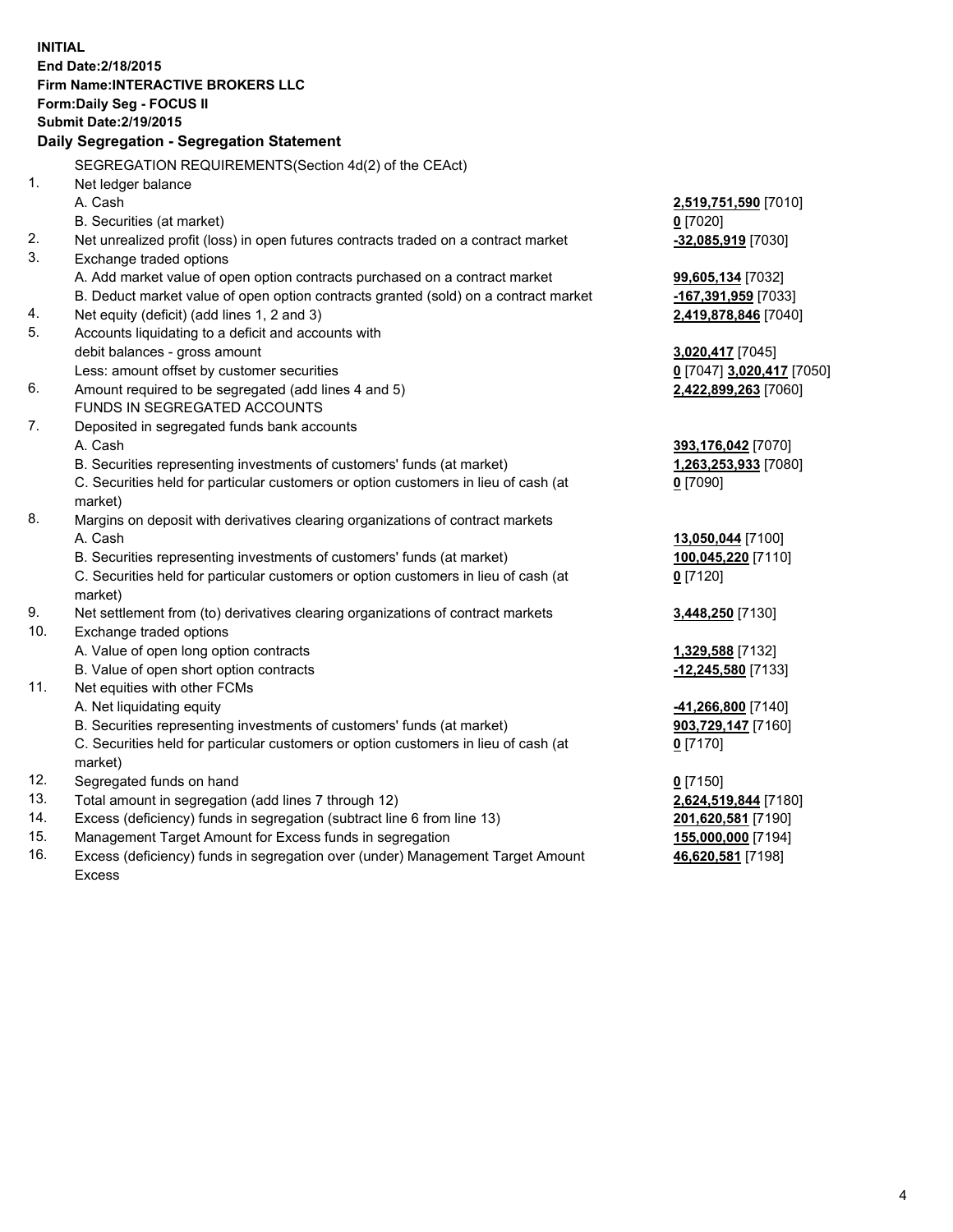## **INITIAL End Date:2/18/2015 Firm Name:INTERACTIVE BROKERS LLC Form:Daily Seg - FOCUS II Submit Date:2/19/2015 Daily Segregation - Supplemental**

| $\blacksquare$           | Total gross margin deficiencies - Segregated Funds Origin                              | 461,870 [9100] |
|--------------------------|----------------------------------------------------------------------------------------|----------------|
| $\blacksquare$           | Total gross margin deficiencies - Secured Funds Origin                                 | 5,214 [9101]   |
| $\blacksquare$           | Total gross margin deficiencies - Cleared Swaps Customer Collateral Funds Origin       | $0$ [9102]     |
| $\blacksquare$           | Total gross margin deficiencies - Noncustomer and Proprietary Accounts Origin          | $0$ [9103]     |
| $\blacksquare$           | Total number of accounts contributing to total gross margin deficiencies - Segregated  | 8 [9104]       |
|                          | <b>Funds Origin</b>                                                                    |                |
| $\blacksquare$           | Total number of accounts contributing to total gross margin deficiencies - Secured     | $3$ [9105]     |
|                          | Funds Origin                                                                           |                |
| $\overline{\phantom{a}}$ | Total number of accounts contributing to the total gross margin deficiencies - Cleared | $0$ [9106]     |
|                          | Swaps Customer Collateral Funds Origin                                                 |                |
| $\blacksquare$           | Total number of accounts contributing to the total gross margin deficiencies -         | $0$ [9107]     |
|                          | Noncustomer and Proprietary Accounts Origin                                            |                |
| $\blacksquare$           | Upload a copy of the firm's daily margin report the FCM uses to issue margin calls     |                |
|                          | which corresponds with the reporting date.                                             |                |

02.18.2015 Commodity Margin Deficiency Report.xls